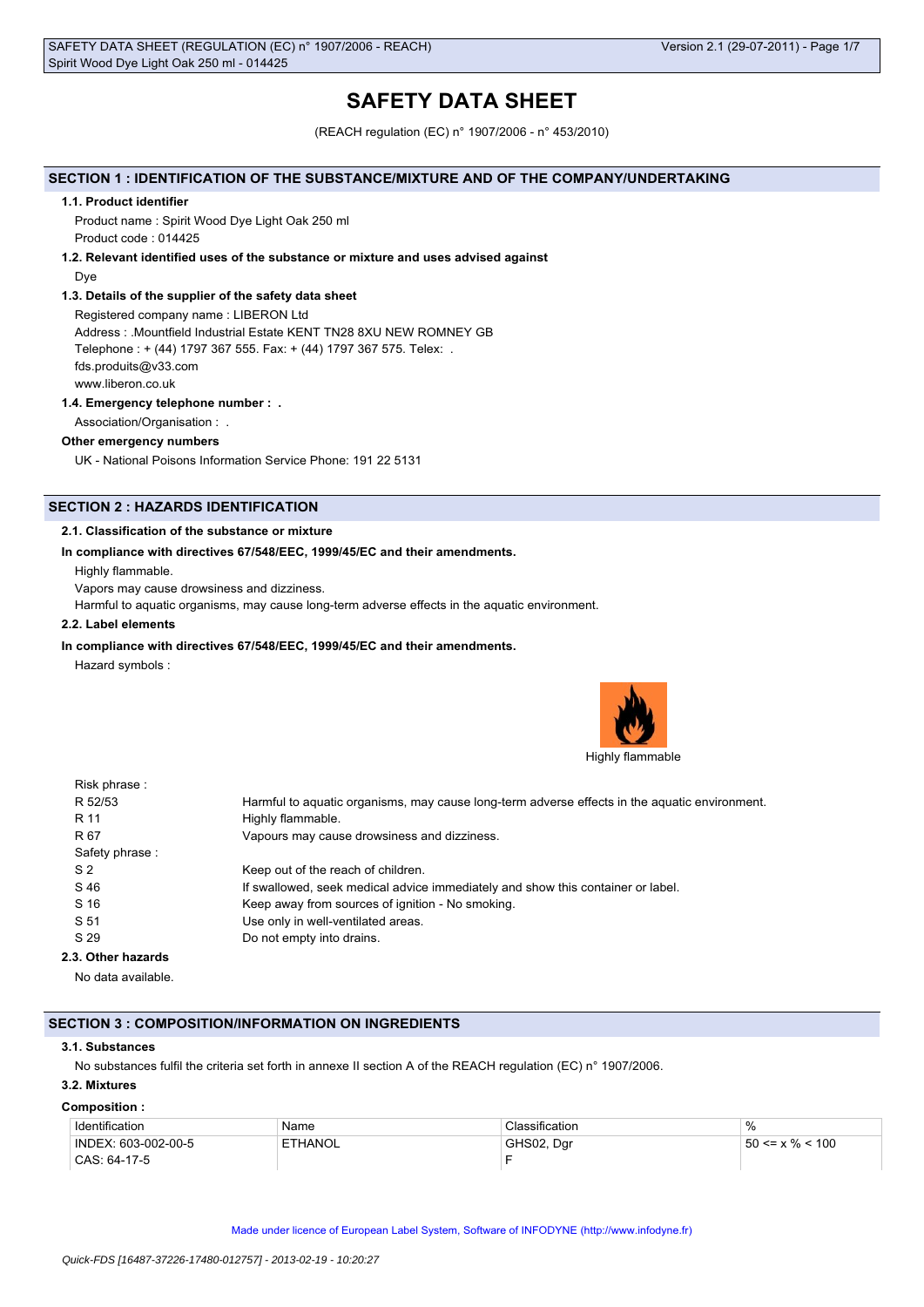| SAFETY DATA SHEET (REGULATION (EC) n° 1907/2006 - REACH) | Version 2.1 (29-07-2011) - Page 2/7 |
|----------------------------------------------------------|-------------------------------------|
| Spirit Wood Dye Light Oak 250 ml - 014425                |                                     |

| EC: 200-578-6       |                                               | H:225             |                       |
|---------------------|-----------------------------------------------|-------------------|-----------------------|
|                     |                                               | R: 11             |                       |
| INDEX: 603-064-00-3 | MONOPROPYLENE GLYCOL METHYL GHS02, GHS07, Wng |                   | $10 \le x \% \le 25$  |
| CAS: 107-98-2       | <b>ETHER</b>                                  | H:226-336         |                       |
| EC: 203-539-1       |                                               | R: 10-67          |                       |
| INDEX: 607-025-00-1 | N-BUTYL ACETATE                               | GHS02, GHS07, Wng | $2.5 \le x \% \le 10$ |
| CAS: 123-86-4       |                                               | H:226-336         |                       |
| EC: 204-658-1       |                                               | EUH:066           |                       |
|                     |                                               | R: 10-66-67       |                       |
| INDEX: 603-016-00-1 | DIACETONE ALCOHOL                             | GHS07, Wng        | $2.5 \le x \% \le 10$ |
| CAS: 123-42-2       |                                               | Xi                |                       |
| EC: 204-626-7       |                                               | H:319             |                       |
|                     |                                               | R: 36             |                       |
| INDEX: 603-117-00-0 | PROPAN-2-OL                                   | GHS02, GHS07, Dgr | $0 \le x \% \le 2.5$  |
| CAS: 67-63-0        |                                               | Xi,F              |                       |
| EC: 200-661-7       |                                               | H:225-319-336     |                       |
|                     |                                               | R: 11-36-67       |                       |
| CAS: 85029-59-0     | CI SOLVENT ORANGE 54                          | GHS09, Wng        | $0 \le x \% \le 2.5$  |
|                     |                                               | N                 |                       |
|                     |                                               | H:410             |                       |
|                     |                                               | R: 50/53          |                       |

## **SECTION 4 : FIRST AID MEASURES**

As a general rule, in case of doubt or if symptoms persist, always call a doctor.

NEVER induce swallowing by an unconscious person.

## **4.1. Description of first aid measures**

### **In the event of exposure by inhalation :**

In the event of massive inhalation, remove the person exposed to fresh air. Keep warm and at rest.

### **In the event of splashes or contact with eyes :**

Wash thoroughly with soft, clean water for 15 minutes holding the eyelids open.

## **In the event of swallowing :**

In the event of swallowing, if the quantity is small (no more than one mouthful), rinse the mouth with water and consult a doctor. Seek medical attention, showing the label.

If swallowed accidentally, call a doctor to ascertain whether observation and hospital care will be necessary. Show the label.

# **4.2. Most important symptoms and effects, both acute and delayed**

No data available.

### **4.3. Indication of any immediate medical attention and special treatment needed**

No data available.

### **SECTION 5 : FIREFIGHTING MEASURES**

### Flammable.

Chemical powders, carbon dioxide and other extinguishing gas are suitable for small fires.

## **5.1. Extinguishing media**

Keep packages near the fire cool, to prevent pressurised containers from bursting.

## **Suitable methods of extinction**

- In the event of a fire, use :
- sprayed water or water mist
- water with AFFF (Aqueous Film Forming Foam) additive
- halon
- foam
- multipurpose ABC powder
- BC powder
- carbon dioxide (CO2)

Prevent the effluent of fire-fighting measures from entering drains or waterways.

## **Unsuitable methods of extinction**

In the event of a fire, do not use :

- water jet

## **5.2. Special hazards arising from the substance or mixture**

A fire will often produce a thick black smoke. Exposure to decomposition products may be hazardous to health.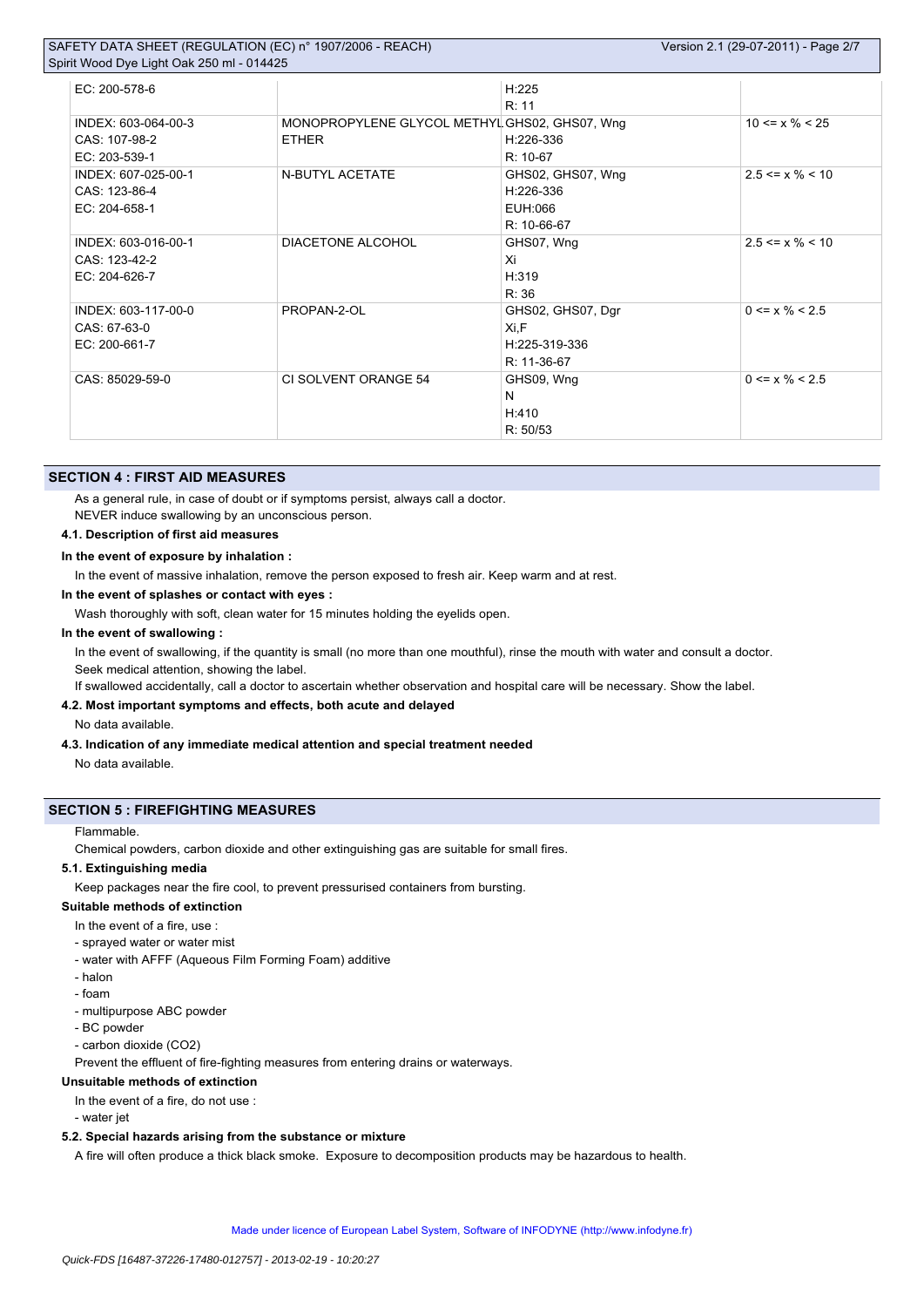Do not breathe in smoke.

In the event of a fire, the following may be formed :

- carbon monoxide (CO)

- carbon dioxide (CO2)

### **5.3. Advice for firefighters**

Fire-fighting personnel are to be equipped with autonomous insulating breathing apparatus.

### **SECTION 6 : ACCIDENTAL RELEASE MEASURES**

### **6.1. Personal precautions, protective equipment and emergency procedures**

Consult the safety measures listed under headings 7 and 8.

## **For non fire-fighters**

Because of the organic solvents contained in the mixture, eliminate sources of ignition and ventilate the area.

#### **For fire-fighters**

Fire-fighters will be equipped with suitable personal protective equipment (See section 8).

### **6.2. Environmental precautions**

Contain and control the leaks or spills with non-combustible absorbent materials such as sand, earth, vermiculite, diatomaceous earth in drums for waste disposal.

Prevent any material from entering drains or waterways.

If the product contaminates waterways, rivers or drains, alert the relevant authorities in accordance with statutory procedures

Use drums to dispose of collected waste in compliance with current regulations (see section 13).

## **6.3. Methods and material for containment and cleaning up**

Clean preferably with a detergent, do not use solvents.

## **6.4. Reference to other sections**

No data available.

## **SECTION 7 : HANDLING AND STORAGE**

Requirements relating to storage premises apply to all facilities where the mixture is handled.

#### **7.1. Precautions for safe handling**

Always wash hands after handling.

Remove and wash contaminated clothing before re-using.

Ensure that there is adequate ventilation, especially in confined areas.

Remove contaminated clothing and protective equipment before entering eating areas.

#### **Fire prevention :**

Handle in well-ventilated areas.

Vapours are heavier than air. They can spread along the ground and form mixtures that are explosive with air.

Prevent the formation of flammable or explosive concentrations in air and avoid vapor concentrations higher than the occupational exposure limits.

Prevent the accumulation of electrostatic charges with connections to earth.

The mixture can become electrostatically charged : always earth during decanting operations. Wear antistatic shoes and clothing and floors should be electrically conductive.

Use the mixture in premises free of naked flames or other sources of ignition and ensure that electrical equipment is suitably protected.

Keep packages tightly closed and away from sources of heat, sparks and naked flames.

Do not use tools which may produce sparks. Do not smoke.

Prevent access by unauthorised personnel.

### **Recommended equipment and procedures :**

For personal protection, see section 8.

Observe precautions stated on label and also industrial safety regulations.

Packages which have been opened must be reclosed carefully and stored in an upright position.

#### **Prohibited equipment and procedures :**

No smoking, eating or drinking in areas where the mixture is used.

Never open the packages under pressure.

### **7.2. Conditions for safe storage, including any incompatibilities**

No data available.

### **Storage**

Keep out of reach of children.

Keep the container tightly closed in a dry place.

Keep the container tightly closed in a dry, well-ventilated place

Keep away from all sources of ignition - do not smoke.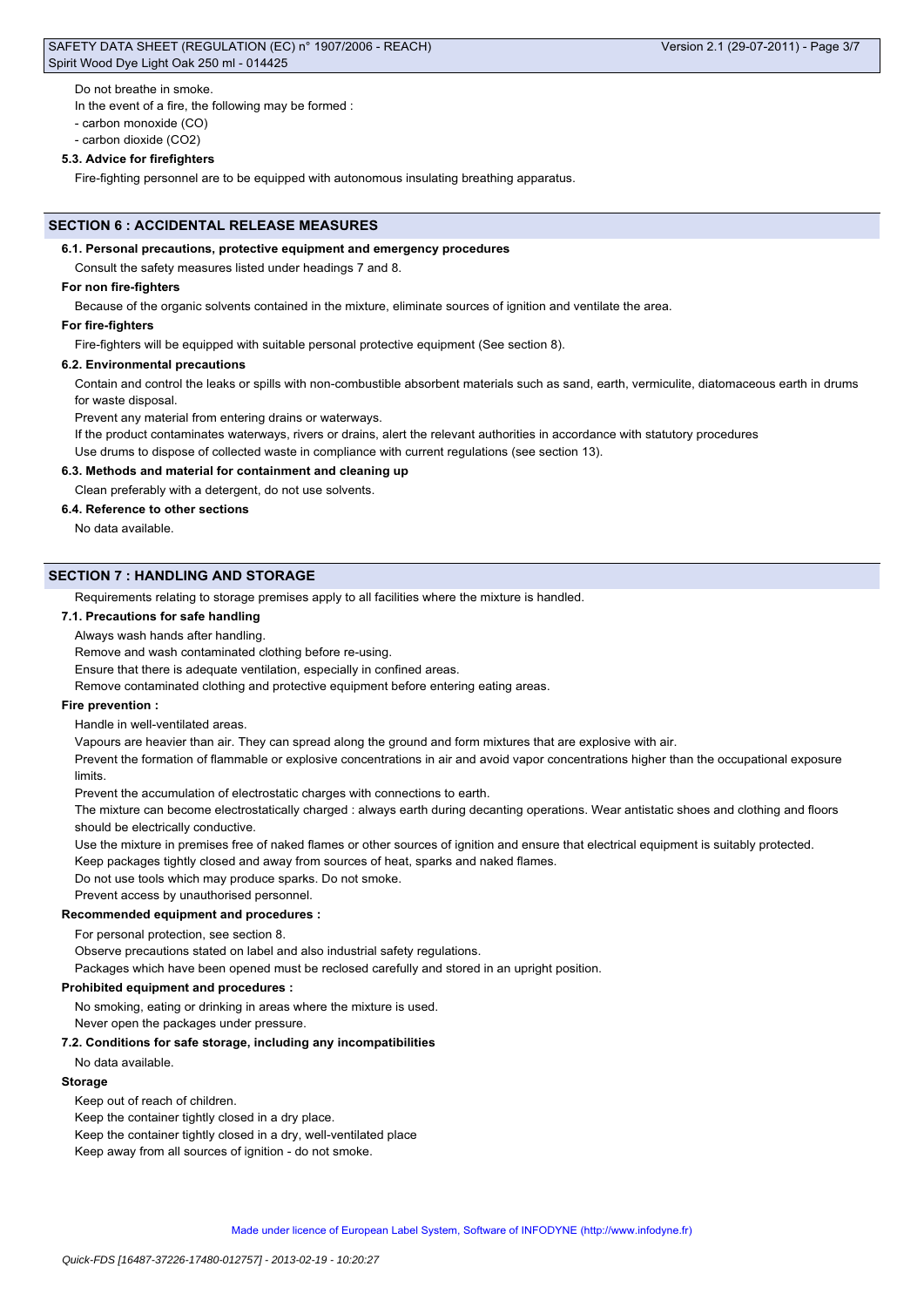Keep well away from all sources of ignition, heat and direct sunlight

Avoid accumulation of electrostatic charges.

The floor must be impermeable and form a collecting basin so that, in the event of an accidental spillage, the liquid cannot spread beyond this area.

## **Packaging**

Always keep in packaging made of an identical material to the original.

**7.3. Specific end use(s)**

No data available.

# **SECTION 8 : EXPOSURE CONTROLS/PERSONAL PROTECTION**

## **8.1. Control parameters**

## **Occupational exposure limits :**

## - European Union (2009/161/EU, 2006/15/EC, 2000/39/EC, 98/24/EC)

| CAS        | $VME-mg/m3$ :                                   | VME-ppm:                                                                                                | $VLE-mg/m3$ :                | $VLE-ppm$ :   | Notes:     |         |
|------------|-------------------------------------------------|---------------------------------------------------------------------------------------------------------|------------------------------|---------------|------------|---------|
| 107-98-2   | 375                                             | 100                                                                                                     | 568                          | 150           | Peau       |         |
|            |                                                 | - ACGIH TLV (American Conference of Governmental Industrial Hygienists, Threshold Limit Values, 2010) : |                              |               |            |         |
| CAS        | TWA:                                            | STEL:                                                                                                   | Ceiling:                     | Definition:   | Criteria:  |         |
| 64-17-5    | 1000 ppm                                        |                                                                                                         |                              |               |            |         |
| 107-98-2   | $100$ ppm                                       | $150$ ppm                                                                                               | $\overline{\phantom{0}}$     |               |            |         |
| 123-86-4   | $150$ ppm                                       | 200 ppm                                                                                                 | $\overline{\phantom{a}}$     |               |            |         |
| 123-42-2   | 50 ppm                                          |                                                                                                         | $\qquad \qquad \blacksquare$ |               |            |         |
| 67-63-0    | $200$ ppm                                       | $400$ ppm                                                                                               | $\overline{\phantom{0}}$     |               |            |         |
|            | - Germany - AGW (BAuA - TRGS 900, 21/06/2010) : |                                                                                                         |                              |               |            |         |
| CAS        | VME:                                            | VME:                                                                                                    | <b>Excess</b>                | <b>Notes</b>  |            |         |
| 64-17-5    | 500 ml/m3                                       | 960 mg/m3                                                                                               | 2(II)                        | DFG. Y        |            |         |
| 107-98-2   | 100 ml/m3                                       | 370 mg/m3                                                                                               | 2(I)                         | DFG. Y        |            |         |
| 123-42-2   | 20 ml/m3                                        | 96 mg/m3                                                                                                | 2(1)                         | DFG, H        |            |         |
| 67-63-0    | 200 ml/m3                                       | 500 mg/m3                                                                                               | 2(II)                        | DFG, Y        |            |         |
|            | - France (INRS - ED984 : 2008) :                |                                                                                                         |                              |               |            |         |
| CAS        | VME-ppm:                                        | $VME-mg/m3$ :                                                                                           | VLE-ppm:                     | $VLE-mg/m3$ : | Notes:     | TMP No: |
| 64-17-5    | 1000                                            | 1900                                                                                                    | 5000                         | 9500          |            | 84      |
| 107-98-2   | 50                                              | 188                                                                                                     | 100                          | 375           | $\star$    | 84      |
| 123-86-4   | 150                                             | 710                                                                                                     | 200                          | 940           |            | 84      |
| 123-42-2   | 50                                              | 240                                                                                                     |                              |               |            | 84      |
| 67-63-0    |                                                 |                                                                                                         | 400                          | 980           |            | 84      |
|            |                                                 | - UK / WEL (Workplace exposure limits, EH40/2005, 2007) :                                               |                              |               |            |         |
| <b>CAS</b> | TWA:                                            | STEL:                                                                                                   | Ceiling:                     | Definition:   | Criteria : |         |
| 64-17-5    | 1000 ppm                                        |                                                                                                         |                              |               |            |         |

| 107-98-2 | $100$ ppm | $150$ ppm |  |  |
|----------|-----------|-----------|--|--|
| 123-86-4 | $150$ ppm | $200$ ppm |  |  |
| 123-42-2 | 50 ppm    | 75 ppm    |  |  |
| 67-63-0  | $400$ ppm | 500 ppm   |  |  |

#### **8.2. Exposure controls**

#### **Personal protection measures, such as personal protective equipment**

Use personal protective equipment that is clean and has been properly maintained.

Store personal protective equipment in a clean place, away from the work area.

Never eat, drink or smoke during use. Remove and wash contaminated clothing before re-using. Ensure that there is adequate ventilation, especially in confined areas.

## **- Eye / face protection**

Avoid contact with eyes.

Use eye protectors designed to protect against liquid splashes

Before handling, wear safety goggles in accordance with standard EN166.

## **- Hand protection**

Use suitable protective gloves that are resistant to chemical agents in accordance with standard EN374.

Gloves must be selected according to the application and duration of use at the workstation.

Protective gloves need to be selected according to their suitability for the workstation in question : other chemical products that may be handled, necessary physical protections (cutting, pricking, heat protection), level of dexterity required.

Type of gloves recommended :

- Nitrile rubber (butadiene-acrylonitrile copolymer rubber (NBR))

Recommended properties :

- Impervious gloves in accordance with standard EN374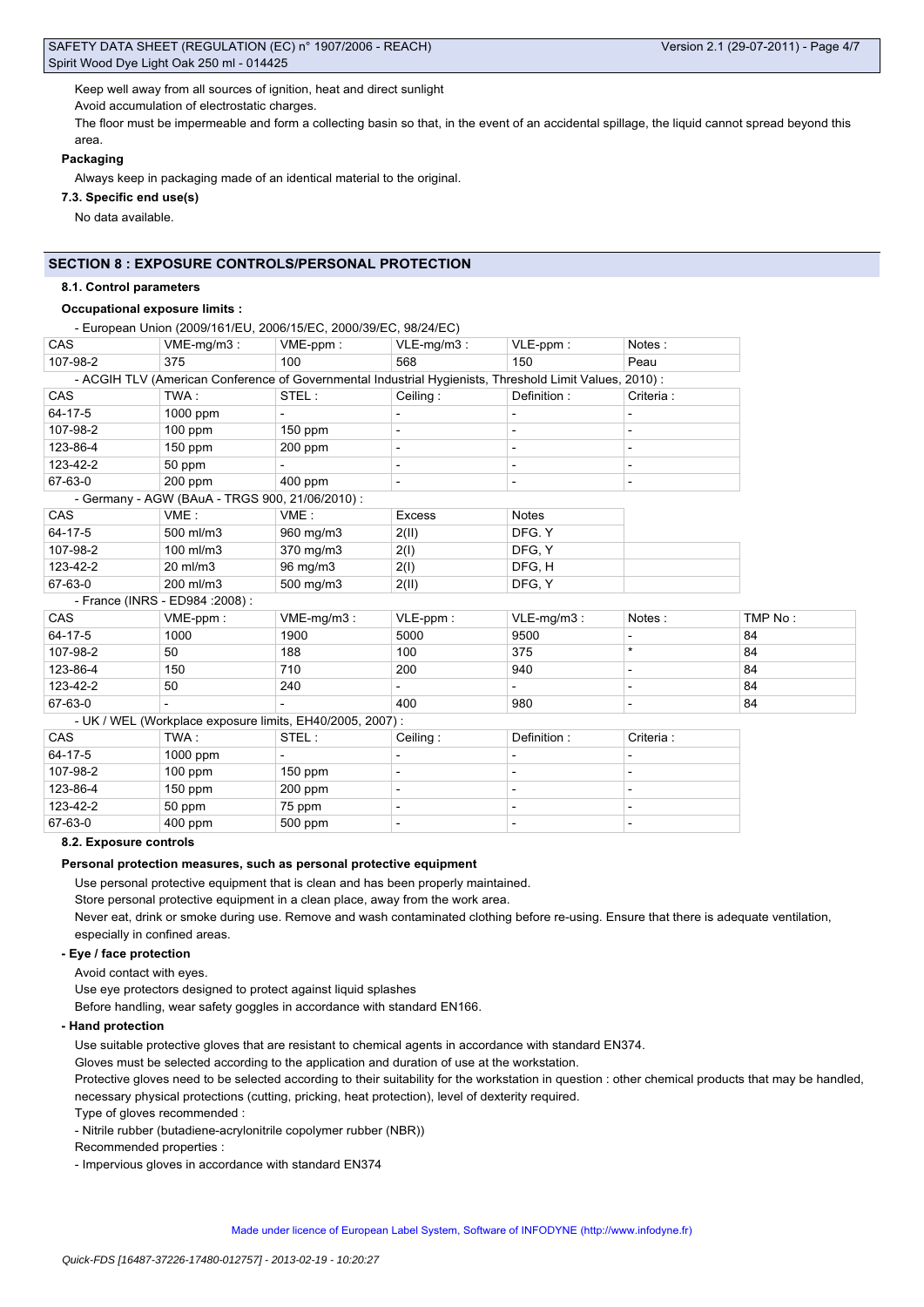| SAFETY DATA SHEET (REGULATION (EC) n° 1907/2006 - REACH)                                                                                      |                     | Version 2.1 (29-07-2011) - Page 5/7 |
|-----------------------------------------------------------------------------------------------------------------------------------------------|---------------------|-------------------------------------|
| Spirit Wood Dye Light Oak 250 ml - 014425                                                                                                     |                     |                                     |
| - Body protection                                                                                                                             |                     |                                     |
| Work clothing worn by personnel shall be laundered regularly.                                                                                 |                     |                                     |
| After contact with the product, all parts of the body that have been soiled must be washed.                                                   |                     |                                     |
| - Respiratory protection                                                                                                                      |                     |                                     |
| Avoid breathing vapours.                                                                                                                      |                     |                                     |
| If the ventilation is insufficient, wear appropriate breathing apparatus.                                                                     |                     |                                     |
| When workers are confronted with concentrations that are above occupational exposure limits, they must wear a suitable, approved, respiratory |                     |                                     |
| protection device.                                                                                                                            |                     |                                     |
| Anti-gas and vapour filter(s) (Combined filters) in accordance with standard EN14387 :                                                        |                     |                                     |
| - A1 (Brown)                                                                                                                                  |                     |                                     |
|                                                                                                                                               |                     |                                     |
|                                                                                                                                               |                     |                                     |
| <b>SECTION 9: PHYSICAL AND CHEMICAL PROPERTIES</b>                                                                                            |                     |                                     |
| 9.1. Information on basic physical and chemical properties                                                                                    |                     |                                     |
| <b>General information:</b>                                                                                                                   |                     |                                     |
| Physical state:                                                                                                                               | fluid liquid.       |                                     |
| Important health, safety and environmental information                                                                                        |                     |                                     |
| pH:                                                                                                                                           | Not relevant.       |                                     |
| Boiling point/boiling range:                                                                                                                  | $>35^{\circ}$ C     |                                     |
| Flash point interval :                                                                                                                        | not relevant.       |                                     |
| Flash Point:                                                                                                                                  | 12.00 $^{\circ}$ C. |                                     |
| Vapour pressure :                                                                                                                             | not relevant.       |                                     |
| Density:                                                                                                                                      | $0.8 - 0.9$         |                                     |

# **9.2. Other information**

No data available.

## **SECTION 10 : STABILITY AND REACTIVITY**

#### **10.1. Reactivity**

#### No data available.

#### **10.2. Chemical stability**

This mixture is stable under the recommended handling and storage conditions in section 7.

Water solubility : Insoluble.

#### **10.3. Possibility of hazardous reactions**

When exposed to high temperatures, the mixture can release hazardous decomposition products, such as carbon monoxide and dioxide, fumes and nitrogen oxide.

#### **10.4. Conditions to avoid**

Any apparatus likely to produce a flame or to have a metallic surface at high temperature (burners, electric arcs, furnaces etc.) must not be allowed on the premises.

Avoid :

- accumulation of electrostatic charges.
- heating
- heat
- flames and hot surfaces

#### **10.5. Incompatible materials**

## **10.6. Hazardous decomposition products**

- The thermal decomposition may release/form :
- carbon monoxide (CO)
- carbon dioxide (CO2)

## **SECTION 11 : TOXICOLOGICAL INFORMATION**

### **11.1. Information on toxicological effects**

Repeated or prolonged contact with the mixture may cause removal of natural oil from the skin resulting in non-allergic contact dermatitis and absorption through the skin.

Splashes in the eyes may cause irritation and reversible damage

Narcotic effects may occur, such as drowsiness, narcosis, decreased alertness, loss of reflexes, lack of coordination or dizziness.

Effects may also occur in the form of violent headaches or nausea, judgement disorder, giddiness, irritability, fatigue or memory disturbance.

## **11.1.1. Substances**

No toxicological data available for the substances.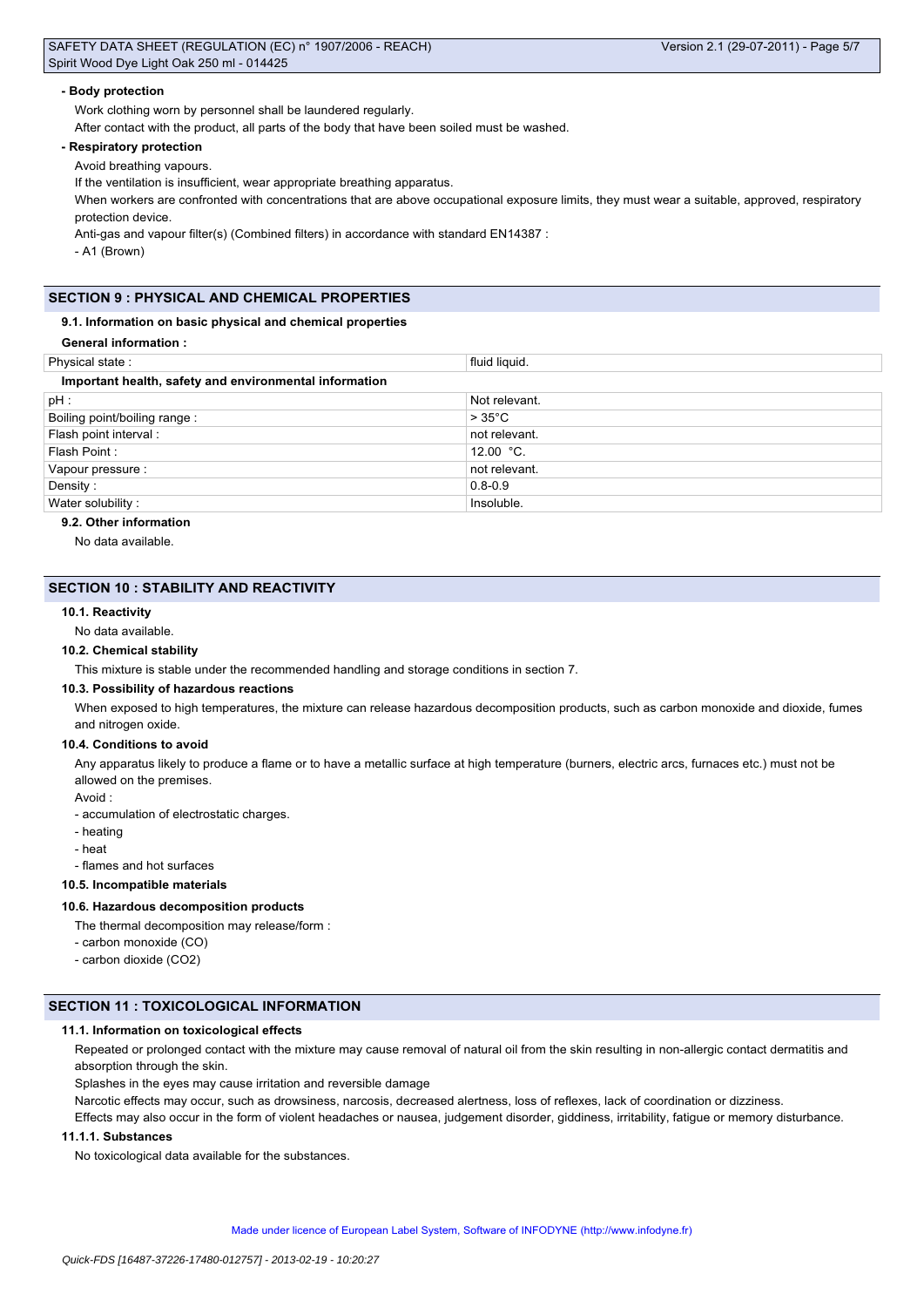### **11.1.2. Mixture**

No toxicological data available for the mixture.

## **Monograph(s) from the IARC (International Agency for Research on Cancer) :**

CAS 67-63-0 : IARC Group 3 : The agent is not classifiable as to its carcinogenicity to humans.

CAS 64-17-5 : IARC Group 1 : The agent is carcinogenic to humans.

### **SECTION 12 : ECOLOGICAL INFORMATION**

Harmful to aquatic life with long lasting effects.

The product must not be allowed to run into drains or waterways.

## **12.1. Toxicity**

#### **12.1.1. Substances**

No aquatic toxicity data available for the substances.

### **12.1.2. Mixtures**

No aquatic toxicity data available for the mixture.

### **12.2. Persistence and degradability**

No data available.

#### **12.3. Bioaccumulative potential**

No data available.

#### **12.4. Mobility in soil**

No data available.

## **12.5. Results of PBT and vPvB assessment**

No data available.

## **12.6. Other adverse effects**

No data available.

### **SECTION 13 : DISPOSAL CONSIDERATIONS**

Proper waste management of the mixture and/or its container must be determined in accordance with Directive 2008/98/EC.

#### **13.1. Waste treatment methods**

Do not pour into drains or waterways.

## **Waste :**

Waste management is carried out without endangering human health, without harming the environment and, in particular without risk to water, air, soil, plants or animals.

Recycle or dispose of waste in compliance with current legislation, preferably via a certified collector or company.

Do not contaminate the ground or water with waste, do not dispose of waste into the environment.

### **Soiled packaging :**

Empty container completely. Keep label(s) on container. Give to a certified disposal contractor.

### **SECTION 14 : TRANSPORT INFORMATION**

Transport product in compliance with provisions of the ADR for road, RID for rail, IMDG for sea and ICAO/IATA for air transport (ADR 2011 -IMDG 2010 - ICAO/IATA 2011).

- Classification :



UN1263=PAINT (including paint, lacquer, enamel, stain, shellac, varnish, polish, liquid filler and liquid lacquer base) or PAINT RELATED MATERIAL (including paint thinning and reducing compound)

| <b>ADR/RID</b> | Class | Code                     | Pack gr. | Label    | Ident.     | LQ      | Provis.        | EQ             | Cat.           | Tunnel |
|----------------|-------|--------------------------|----------|----------|------------|---------|----------------|----------------|----------------|--------|
|                | 3     | F <sub>1</sub>           | Ш        |          | 33         | 5 L     | 163 640C       | E <sub>2</sub> | っ              | D/E    |
|                |       |                          |          |          |            |         | 650            |                |                |        |
| <b>IMDG</b>    | Class | 2°Label                  | Pack gr. | LQ       | <b>EMS</b> | Provis. | EQ             |                |                |        |
|                | 3     | $\overline{\phantom{0}}$ | Ш        | 5L       | $F-E.S-E$  | 163     | E <sub>2</sub> |                |                |        |
| <b>IATA</b>    | Class | 2°Label                  | Pack gr. | Passager | Passager   | Cargo   | Cargo          | note           | EQ             |        |
|                | 3     | $\overline{\phantom{0}}$ | Ш        | 353      | ' 5 L      | 364     | 60 L           | A3 A72         | E <sub>2</sub> |        |